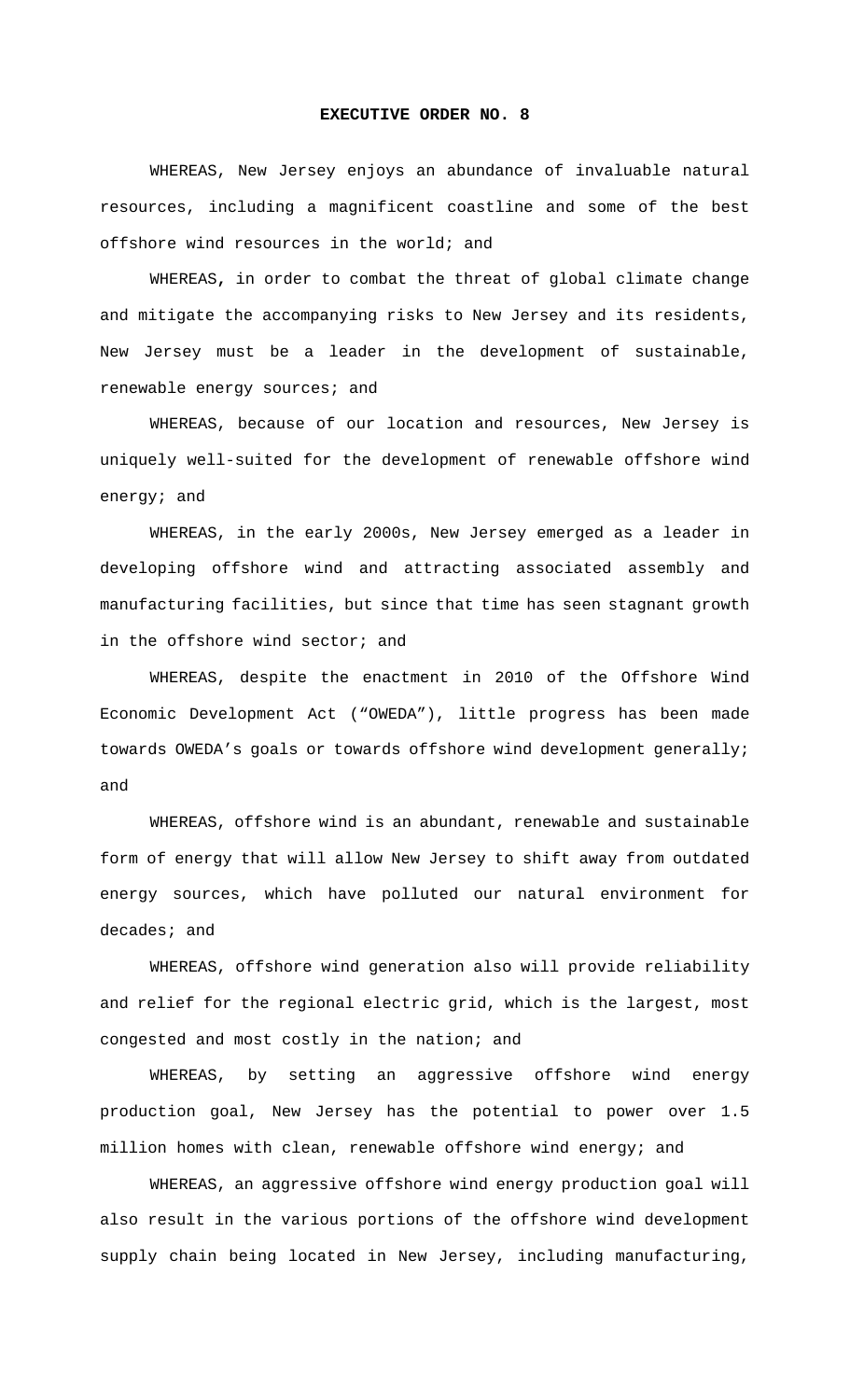assembly and construction of the component parts of offshore wind turbines, which will contribute to a stronger New Jersey economy;

NOW, THEREFORE, I PHILIP D. MURPHY, Governor of the State of New Jersey, by virtue of the authority vested in me by the Constitution and the Statutes of this State, do hereby ORDER and DIRECT:

1. The Board of Public Utilities ("BPU"), the Department of Environmental Protection ("DEP"), and any other New Jersey state agencies with responsibilities arising under OWEDA shall take all necessary actions to implement OWEDA in order to promote and realize the development of wind energy off the coast of New Jersey to meet a goal of 3,500 megawatts of offshore wind energy generation by the year 2030.

2. In order to achieve this goal, the President of the BPU shall, with the assistance of the Commissioner of the DEP, develop an Offshore Wind Strategic Plan. In creating the Offshore Wind Strategic Plan, the President and the Commissioner shall engage key stakeholders and solicit input from the public. The Offshore Wind Strategic Plan shall focus on critical components of offshore wind development, including achieving scale to reduce costs, job growth, supply-chain businesses, workforce development, data collection, and appropriate siting of facilities, and shall ensure that natural resources are protected throughout the development and operational stages of offshore wind energy production.

The BPU shall implement OWEDA's Offshore Renewable Energy Certificate ("OREC") program through the approval of OREC Pricing Plans as outlined in OWEDA.

4. The Department of the Treasury shall work with the BPU and the DEP to ensure that necessary resources and expertise, including an offshore wind economic consultant, are available to advise and assist in the implementation of OWEDA and this Order.

2